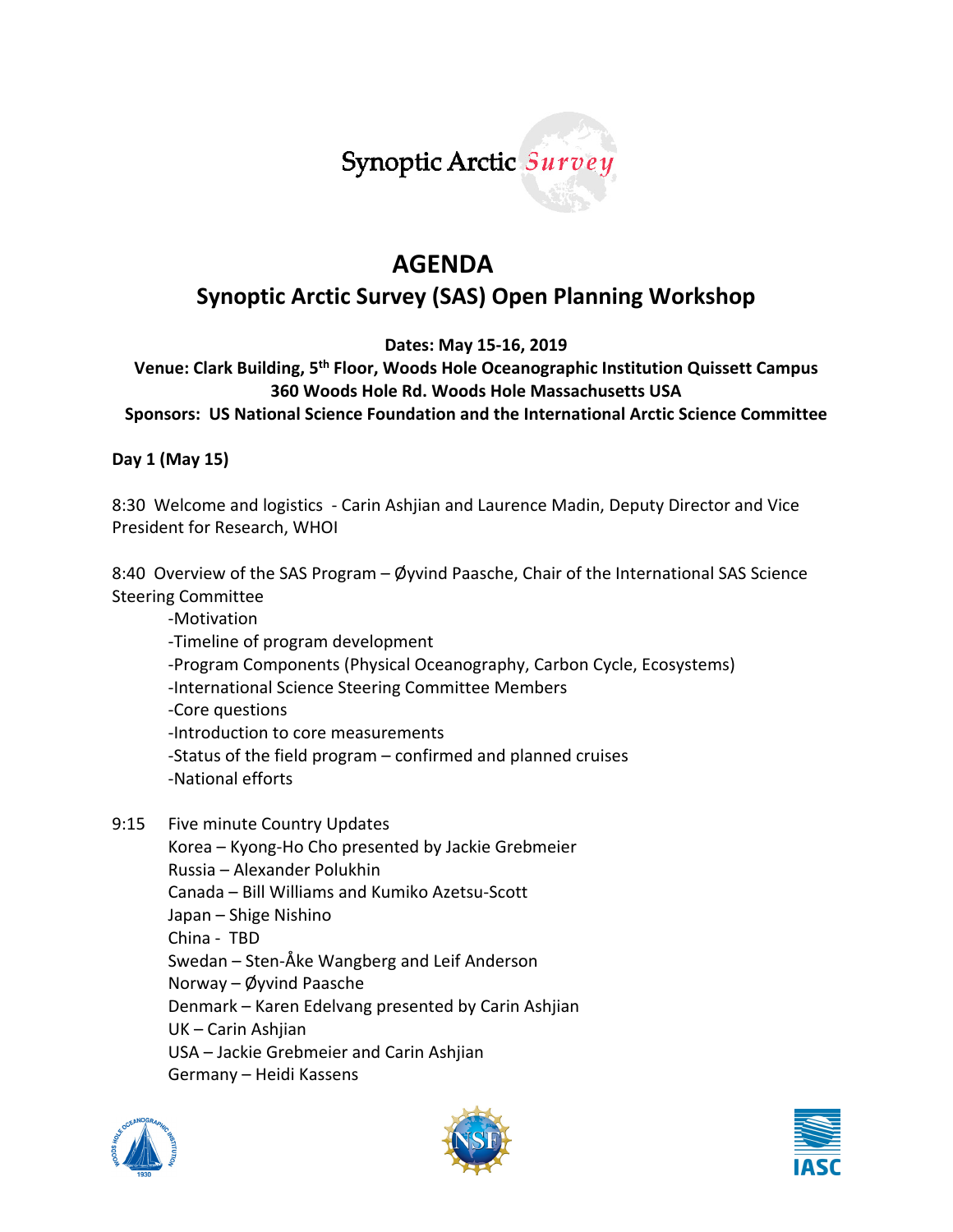#### 10:00–10:20 Coffee break

10:20 Goals and Outcome of the Workshop – Carin Ashjian and Jackie Grebmeier

- -Overall Objectives
- -Planned Products
- -Review of workshop structure and strategy
	- -Review of planned breakouts/discussions needed to accomplish workshop goals (not in order; not all require a breakout group)
- 1. Discipline specific methods and measurements including questions of spatial and temporal scale
- 2. Data management
- 3. Blueprint for nurturing next generation of international Arctic scientists
- 4. Elements missing from present SAS science plan (e.g., modeling, synthesis, molecular survey for bar coding, satellite data)
- 5. Additional possible measurements outside core program components (e.g., atmospheric, cryospheric, geological)
- 6. Review of planned and potential transects and scientific justification for each
- 7. Non-ship assets (e.g., satellites, AUVs, submarine data collections) including questions of spatial and temporal scale
- 8. Achieving cross-calibration between programs/ships
- 9. Indigenous communities: engagement and participation
- 10. Identify potential overlapping interests with other international efforts such as Mosaic and YOPP mentioning but two
- 11. Education developing collaborative platforms (focus on PhDs)
- 12. Outreach. Identify target groups, messages and opportunities.
- 13. Funding opportunities. Public and Private?

10:35–12:30 Attendees present research areas of interest

 Attendees will be asked if they want to present 2 slides in 3 minutes describing their research interests or specialization (e.g., data management) and how they envision contributing to the SAS. Not all attendees need to do so, only those who wish to.

12:30–1:15 Lunch (served) and synergizing

1:15 Working Groups I - Discipline specific methods and measurements – Carin Ashjian

3 groups (physical oceanography, carbon cycle, ecosystems) *Carbon* - Clark 509: Leif Anderson and Lisa Bröder

*PO* – Clark 237: Mary-Louise Timmermans and Maria Pisareva (PO),

*ECO* - Clarke 507: Carin Ashjian/Jackie Grebmeier and JP Balmonte

Review the discipline specific scientific questions (modifications possible!) and the

measurements identified in the science plan. Identify and codify common methods, methods





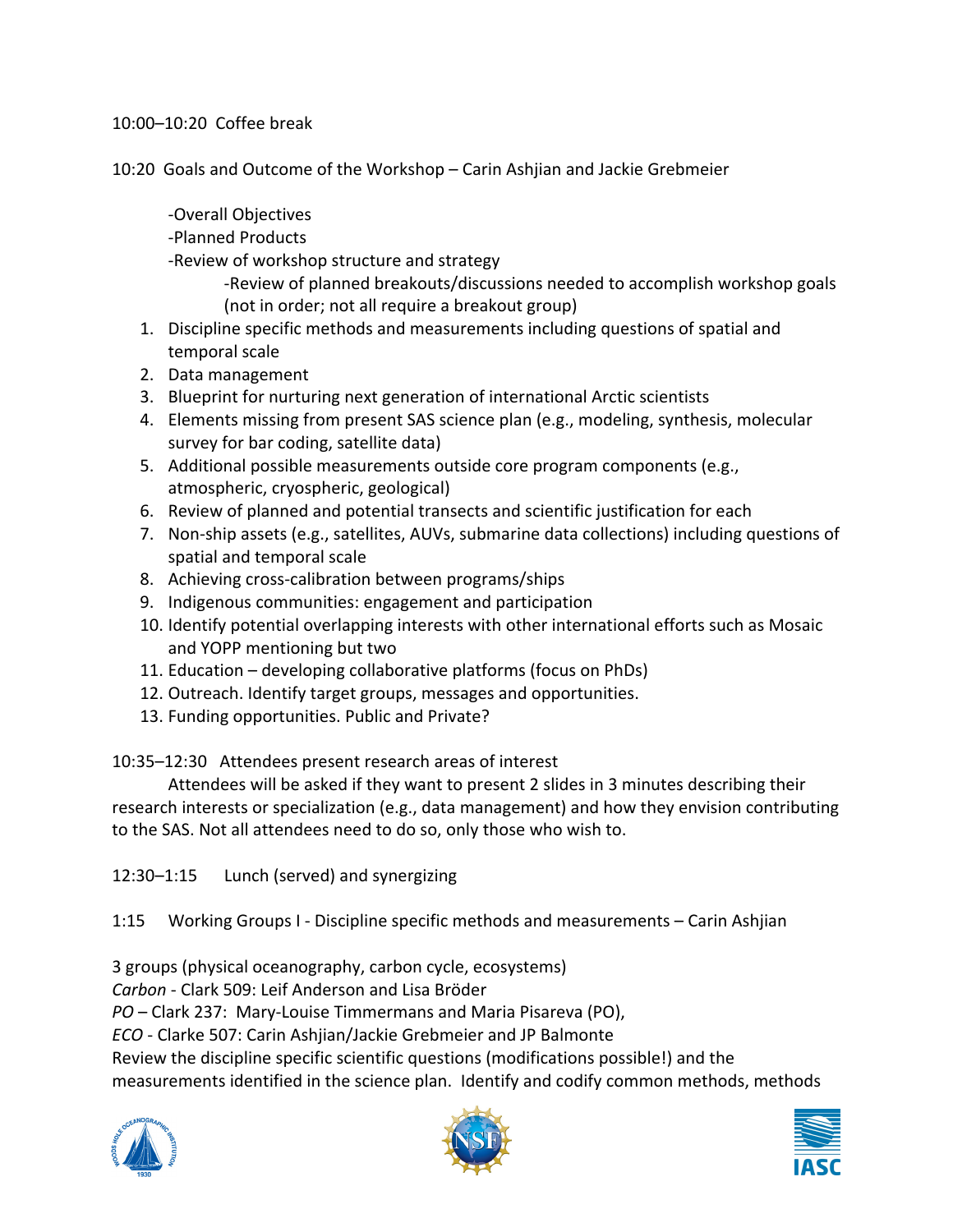that intercalibration between ships, and additional measurements to add (e.g., ecosystem samples for molecular barcoding). Workshop goals to address:

- 1) Discipline specific methods and measurements including questions of spatial and temporal scale
- 8) Achieving cross-calibration between programs/ships

and also consider but note there are dedicated breakout groups for these topics: 4) Elements missing from present SAS science plan (e.g., modeling, synthesis,

molecular survey for bar coding, satellite data)

5) Additional possible measurements outside core program components (e.g., atmospheric, cryospheric, geological)

6) Review of planned and potential transects and scientific justification for each 7) Non-ship assets (e.g., satellites, AUVs, submarine data collections) including questions of spatial and temporal scale

3:00 – 3:20 Coffee Break

- 3:20 Return to Group to pull together conclusions
- 3:45 Working Groups I Report
	- Each working group will present a synopsis of findings
	- Group discussion
- 5:00 7:00 Reception Clark 5 Foyer (outside meeting room)
- 5:00 8:00 Shuttle bus to hotels available

# **Day 2 (May 16)**

8:30 Welcome, logistics, summary of Day 1, and schedule - Carin Ashjian

# 8:45 Working Groups II

*Pre- and Post-fieldwork synthesis* –Clark 507: Carin Ashjian, Jackie Grebmeier, and Astrid Pacini Workshop Goal 4: Identify elements missing from present SAS science plan (e.g., modeling, synthesis, molecular survey for bar coding, satellite data). SAS2030. Workshop Goal 10. Potential overlap with other international efforts (e.g., MOSAiC, Nansen Legacy, YOPP, Decade of the Ocean)

*Next Gen Arctic scientists*- Clark 201: Øyvind Paasche and Jennifer Questel Workshop Goal 3: Blueprint for nurturing next generation of international Arctic scientists Workshop Goal 11: developing collaborative platforms (focus on PhDs)





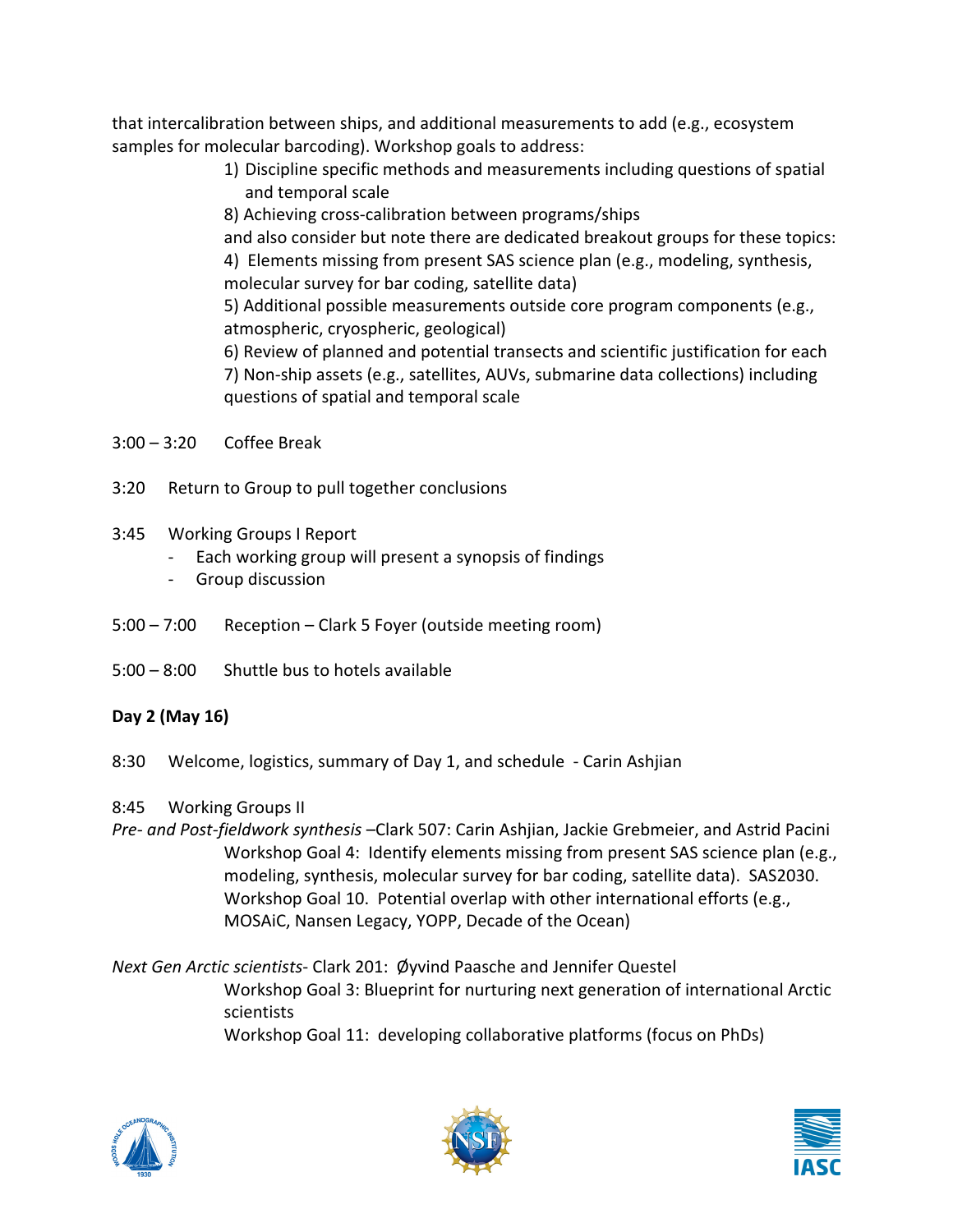*Indigenous communities*- Clark 237**:** - Seth Danielson and Kaare Erickson Workshop Goal 9: How to engage indigenous communities and identify potential participation

10:00–10:30 Coffee break

10:30 Working Groups Report Out

11:30 Working Groups III

- *Additional measurements outside core program* Clark 507: Carin Ashjian and Anouk Beniest Workshop Goal 5) Additional possible measurements outside core program components (e.g., atmospheric, cryospheric, geological) including any identified in the discipline specific groups (e.g., molecular)
- *Non-ship assets* Clark 201: Seth Danielson and Jessica Cross Workshop Goal 7) Non-ship assets (e.g., satellites, AUVs, submarine data collections) including questions of spatial and temporal scale
- *Planned transects and scientific motivation* Clark 237: Jackie Grebmeier and Yana Bebieva Workshop Goal 6

*Modeling* – MRF 204: Jackie Clement-Kinney and Zhixuan Feng What can modeling do for the SAS and vice-versa?

- 12:30 Lunch (served)
- 1:15 Data Management Clark 507: Jackie Grebmeier and Jim Swift
- 2:00 Working Groups III continued Additional Measurements – Clark 507 Non-Ship Assets – Clark 507 Modeling – MRF 204 Planned transects – Clark 237

3:00 Coffee Break

3:30 Working Groups III Report Out and discussion

4:00 Perspectives and future outlook/What we decided and where do we go from here (next international workshop) – Carin Ashjian, Jackie Grebmeier, and Øyvind Paasche Also: Workshop Goal 12: Outreach – Target Groups, Messages, and Opportunities

5:00 Adjourn. Shuttle buses to hotels.

Post-workshop: Summarize findings in a report that will be made available to funders etc.





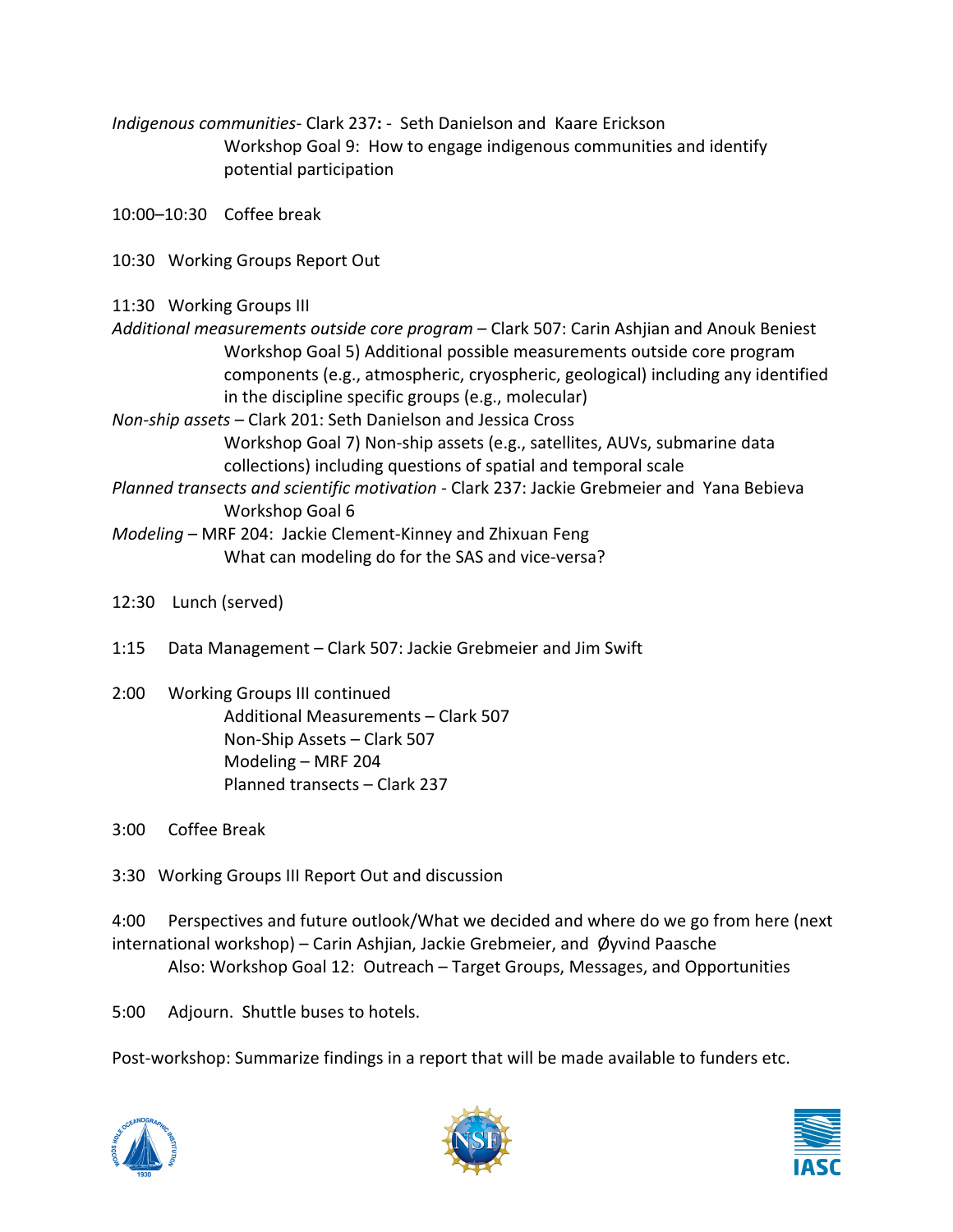### **Synoptic Arctic Survey Attendees**

| Name                    | <b>Affiliation</b>                                                                              | <b>Email address</b>                        |
|-------------------------|-------------------------------------------------------------------------------------------------|---------------------------------------------|
| Anders Torstensson      | University of Washington, Uppsala University                                                    | andtor@uw.edu, anders.torstensson@ebc.uu.se |
| Ann Bucklin             | University of Connecticut                                                                       | ann.bucklin@uconn.edu                       |
| Annie Bourbonnais       | University of South Carolina                                                                    | abourbonnais@seoe.sc.edu                    |
| Anouk Beniest           | Vrije Universiteit Amsterdam                                                                    | a.beniest@vu.nl                             |
| Astrid Pacini           | MIT-WHOI Joint Program in Physical                                                              | apacini@whoi.edu                            |
|                         | Oceanography                                                                                    |                                             |
| <b>Bill Williams</b>    | <b>Fisheries and Oceans Canada</b>                                                              | Bill.Williams@dfo-mpo.gc.ca                 |
| <b>Bob Pickart</b>      | Woods Hole Oceanographic Institution                                                            | rpickart@whoi.edu                           |
| Carin Ashjian           | Woods Hole Oceanographic Institution                                                            | cashjian@whoi.edu                           |
| Chelsea Wegner          | University of Maryland Center for<br>Environmental Science, Chesapeake Biological<br>Laboratory | cwegner@umces.edu                           |
| Christina Goethel       | University of Maryland Center for                                                               | cgoethel@umces.edu                          |
|                         | <b>Environmental Science</b>                                                                    |                                             |
| Cynthia Pilskaln        | University of Massachusetts Dartmouth                                                           | cpilskaln@umassd.edu                        |
| Dale Chayes             | University of New Hampshire Center for Coast dale@ccom.unh.edu                                  |                                             |
|                         | and Ocean Mapping & Lamont-Doherty Earth                                                        |                                             |
|                         | Observatory of Columbia University                                                              |                                             |
| <b>Daniel Torres</b>    | Woods Hole Oceanographic Institution                                                            | dtorres@whoi.edu                            |
| Danielle Dickson        | North Pacific Research Board                                                                    | danielle.dickson@nprb.org                   |
| Don Anderson            | Woods Hole Oceanographic Institution                                                            | danderson@whoi.edu                          |
| Dr. Alexander Polukhin  | Shirshov Institute of Oceanology Russian                                                        | aleanapol@gmail.com (polukhin@ocean.ru)     |
|                         | Academy of Sciences                                                                             |                                             |
| Heidemarie Kassens      | <b>GEOMAR</b>                                                                                   | hkassens@geomar.de                          |
| Jackie Clement Kinney   | Naval Postgraduate School                                                                       | jlclemen@nps.edu                            |
| Jacqueline M. Grebmeier | Chesapeake Biological Laboratory, University                                                    | jgrebmei@umces.edu                          |
|                         | of Maryland Center for Environmental Science                                                    |                                             |
| James H. Swift          | UCSD Scripps Institution of Oceanography                                                        | jswift@ucsd.edu                             |
| Jean-Éric Tremblay      | Laval University                                                                                | jean-eric.tremblay@bio.ulaval.ca            |
| Jeff Welker             | Univ of Alaska Anchorage, Univ of Oulu,                                                         | jmwelker@alaska.edu                         |
|                         | Finland                                                                                         |                                             |
| Jennifer Questel        | College of Fisheries and Ocean Sciences;                                                        | jmquestel@alaska.edu                        |
|                         | University of Alaska Fairbanks                                                                  |                                             |
| Jessica Cross           | <b>NOAA Pacific Marine Environmental</b><br>Laboratory                                          | jessica.cross@noaa.gov                      |
| Jessica Dabrowski       | MIT-WHOI Joint Program                                                                          | jsdabrow@mit.edu                            |
| John Farrell            | U.S. Arctic Research Commission                                                                 | jfarrell@arctic.gov                         |
| John Toole              | Woods Hole Oceanographic Institution                                                            | jtoole@whoi.edu                             |
| JP Balmonte             | Uppsala University                                                                              | jp.balmonte@ebc.uu.se                       |
| Justin Suca             | Woods Hole Oceanographic Institution                                                            | jsuca@whoi.edu                              |
| Kaare Sikuaq Erickson   | Ukpeagvik Inupiat Corporation (UIC Science)                                                     | kaare.erickson@uicscience.com               |
| Karen Frey              | Clark University                                                                                | KFrey@clarku.edu                            |
| Kumiko Azetsu-Scott     | Bedford Institute of Oceanography, DFO                                                          | Kumiko.Azetsu-Scott@dfo-mpo.gc.ca           |
| Laura Gemery            | U.S. Geological Survey                                                                          | lgemery@usgs.gov                            |
| Lauren Kipp             | Dalhousie University & Lamont-Doherty Earth LKipp@dal.ca<br>Observatory                         |                                             |
| Laurence Madin          | Woods Hole Oceanographic Institution                                                            | Imadin@whoi.edu                             |